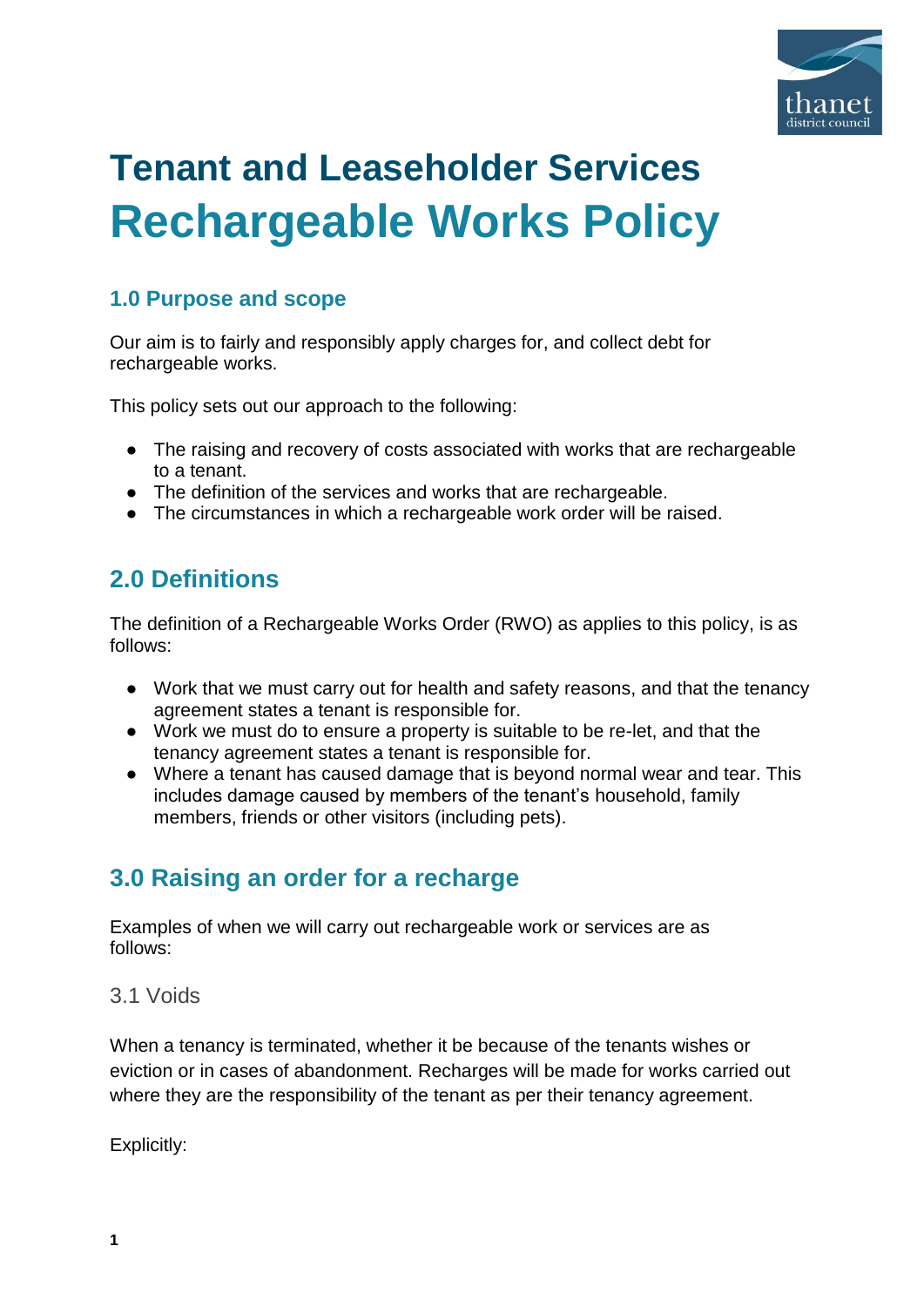- The cost for cleaning and clearance of rubbish left in a property or the garden following the termination of the tenancy.
- Clearance of an overgrown garden.
- Renewal of fencing, other than where the fence borders a public right of way.
- The cost of clearance and disposal of items that have been left behind by the tenant when the property has been vacated.
- The cost of work carried out to correct a former tenant's repair responsibilities as outlined in the tenancy conditions and to ensure that the property is suitable for relet.
- The cost of works required to correct unauthorised alterations to properties.
- The cost to treat any insect or rodent infestations in the property.
- The cost of repairs that become necessary as a consequence of the actions of the tenant, beyond what we consider to be reasonable wear and tear. This includes recharging the cost for the replacement of any fixtures or fittings in the property that have been damaged or destroyed.

#### 3.2 Repairs

The circumstances in which we will recharge the tenant for repair work include:

- Repairs that are normally the responsibility of the tenant that, if not done, pose a health and safety risk.
- Repairs that become necessary as a consequence of the actions of the tenant, beyond what we consider to be reasonable wear and tear, particularly where this presents a health and safety risk. This includes recharging the cost for the replacement of any fixtures or fittings in the property that have been damaged or destroyed.
- Work required to correct unauthorised alterations to properties, particularly where this poses a health and safety risk or compromises fire safety.
- Work necessary to protect the local authority housing asset. In these cases the minimum amount of work required to achieve this will be undertaken and recharged to the tenant.

#### 3.3 Gaining access

● We will recharge tenants' costs incurred gaining access to their home to carry out emergency works, where previous attempts to gain access have been ignored (this is usually 3 attempts) i.e. to carry out the annual gas safety inspection or electrical inspection.

#### 3.4 Miscellaneous recharges

Other occasions where we will recharge cost to the tenants are: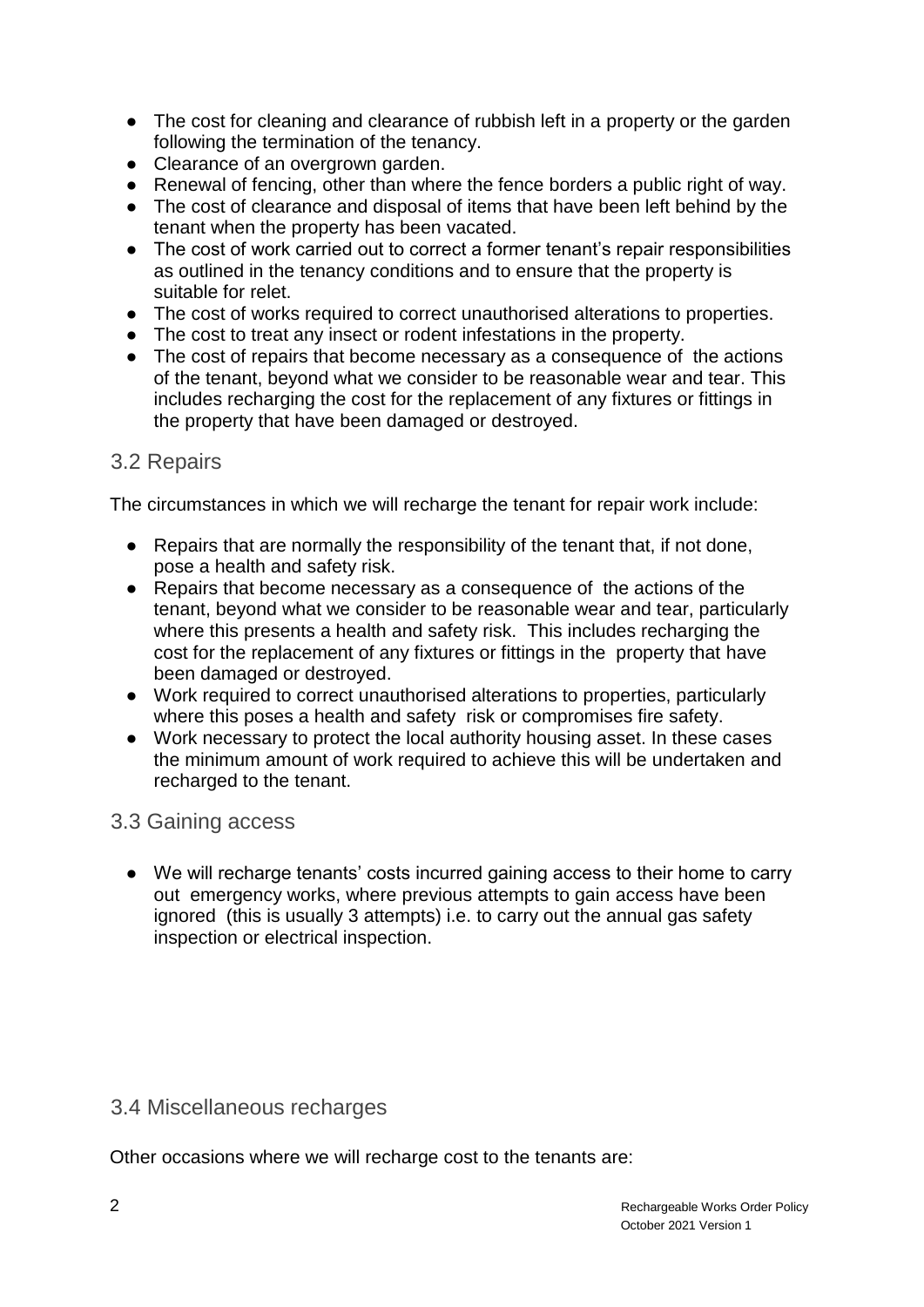- Clearing bulky items from communal areas where the tenant responsible for the inappropriate disposal of this can be clearly identified.
- Costs associated with clearing and repairing an unhygienic or verminous property during the course of a tenancy.
- When a tenant has lost their keys or key fob.
- Clearing of gardens as the consequence of enforcement action.
- Where a tenant has requested a repair that is their responsibility, and we have agreed to carry it out.

## **4.0 Recovering the recharge**

- Tenants will receive an invoice for a rechargeable work
- All rechargeable works will be subject to an administration fee, which will be reviewed annually.
- The invoice must be paid within 30 days of receipt.

## **5.0 When a recharge will not be invoiced**

There are circumstances when a RWO will be raised but the tenant will not be invoiced. These include:

- When a tenant has passed away, and there is no estate to pay the cost.
- When a tenant goes into residential care and has no means to pay.
- When a tenant has been a victim of a serious crime and has reported this to the police. (This must be substantiated by a crime reference number and supporting evidence from the police.)
- Where the tenant has been a victim of domestic abuse and was unable to prevent damage being carried out to the property. (Supporting evidence will be required from the police or other relevant statutory support agency)

# **6.0 Collecting debts**

Collection of debts associated with this policy will be managed under the Income Recovery, Rent Arrears including Enforcement & Eviction Policy.

# **7.0 Disputes and appeals**

Where a tenant wishes to dispute a rechargeable works invoice they should request a review of the invoice within 10 working days of receipt of the invoice.

This will be reviewed by a Senior Officer not involved in the original decision.

If the tenant is not satisfied with the decision, they have the right to make a complaint through TDC's formal complaints process.